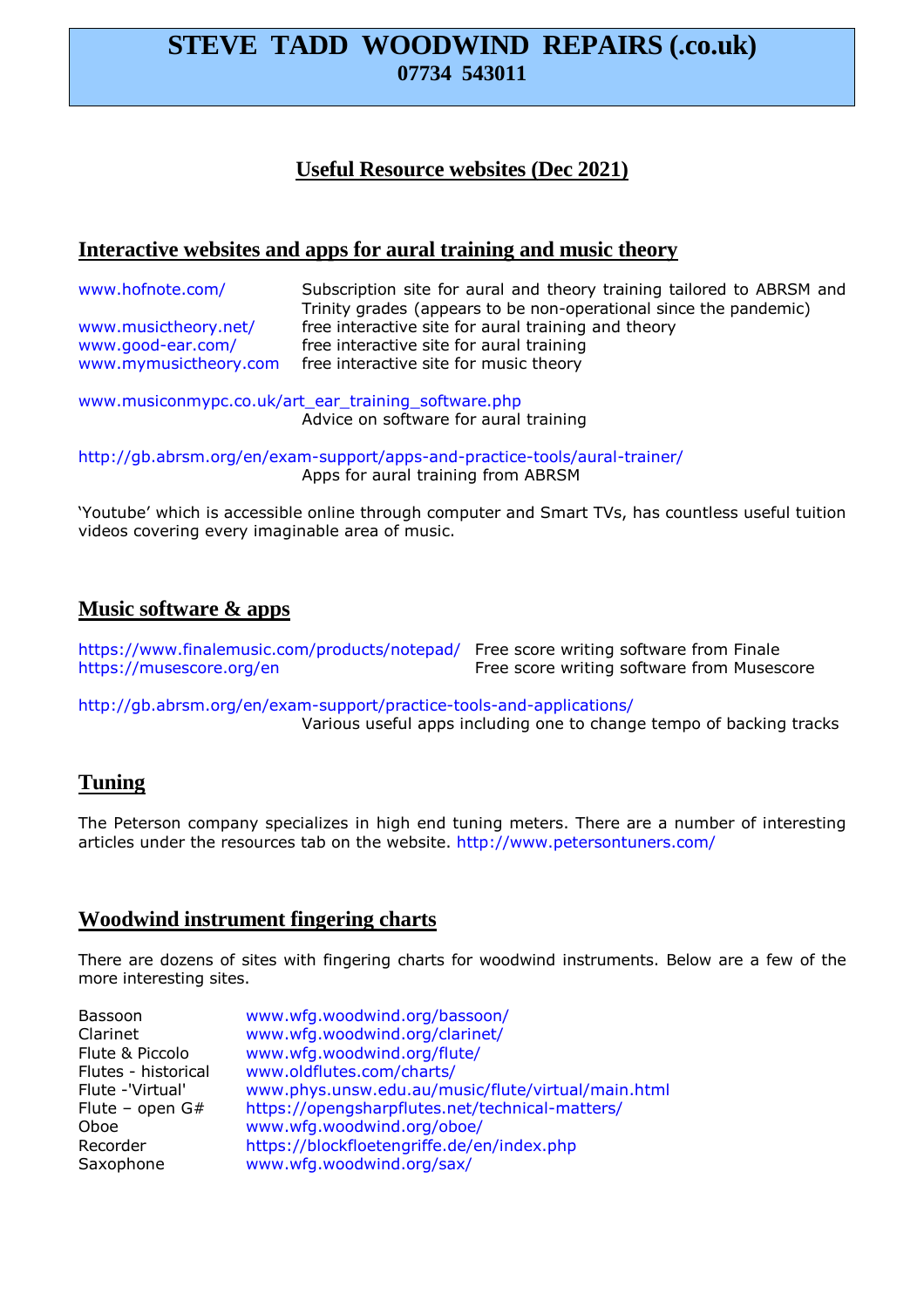## **Websites offering free sheet music**

www.free-scores.com/free-sheet-music.php Useful for new arrangements http://imslp.org/wiki/Main\_Page Website of vast Petrucci library www.8notes.com/ and also has on-line 'playalong' facility

#### **Miscellaneous music resources**

| www.dolmetsch.com/index.htm            | Huge site including Music theory reference section |
|----------------------------------------|----------------------------------------------------|
| www.recorderhomepage.net/              | Reference resources for Recorder players           |
| www.srp.org.uk/                        | Society of recorder players                        |
| http://www.bbc.co.uk/orchestras/learn/ | BBC's resource for music education                 |
| http://www.amateurorchestras.org.uk/   | Index of amateur orchestras in UK                  |
| https://www.concert-bands.co.uk/       | Index of amateur concert bands                     |

http://www.peterboroughmusicmaking.org.uk/ Tips for budding musicians

'Youtube' which is accessible online through computer and Smart TVs, has countless useful tuition videos covering every imaginable are of music.

#### **Music exam (boards)**

| <b>ABRSM</b>      | http://gb.abrsm.org/en/home              | Grade exams for orchestral and<br>chamber instruments                 |
|-------------------|------------------------------------------|-----------------------------------------------------------------------|
| Trinity/Guildhall | www.trinitycollege.co.uk/                | Grade exams for orchestral and<br>chamber instruments                 |
| Rockschool        | www.rockschool.co.uk/                    | Grade exams for rock & pop instruments<br>(linked to Trinity college) |
| ICMA              | www.icma-exams.co.uk/                    | Grade exams for a range of instruments                                |
| Yamaha            | http://uk.yamaha.com/en/music_education/ | Yamaha's own exam system                                              |

Wikipedia lists various Music schools in England – some of these institutions may adminster other music qualifications http://en.wikipedia.org/wiki/Category:Music\_schools\_in\_England

Careersinmusic.com is an American site with an informative overview of the Music industry and includes a section on UK 'music schools' (including Conservatoires and Universities). http://www.careersinmusic.com/music-schools-united-kingdom/

#### **Folk music links**

https://tunearch.org/wiki/TTA Huge database of folk tunes

www.thesession.org/ International database of Irish music sessions plus more http://comhaltas.ie Official Irish organisation promoting traditional Irish music http://www.irishtune.info/ Independent website promoting traditional Irish music

### **Classical music downloads**

www.classicalarchives.com/ commercial download site www.eclassical.com/ commercial download site www.theclassicalshop.net/ commercial download site

www.classiccat.net/ this site catalogues other sites offering free mp3 downloads and streaming